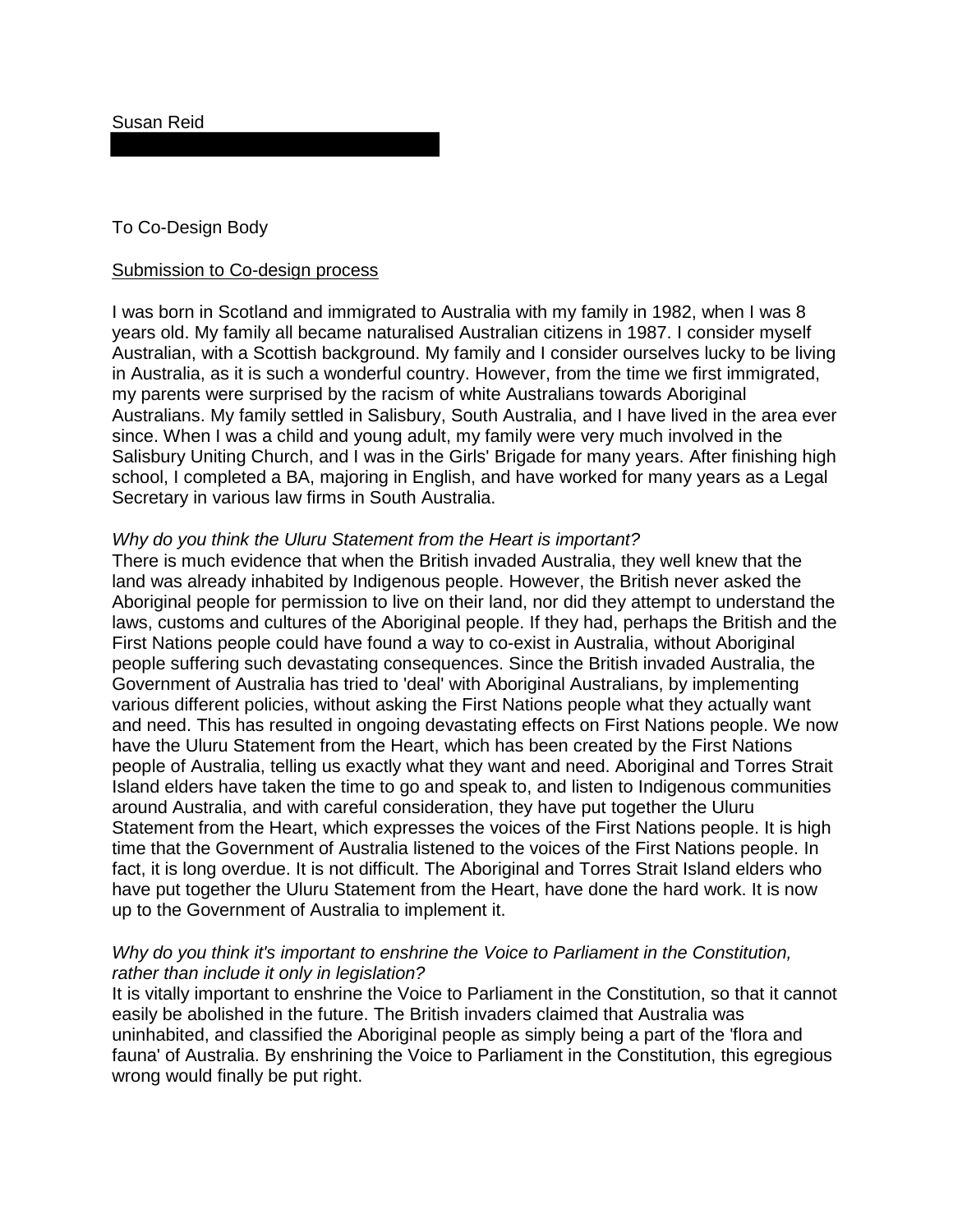*Why is it important for Indigenous people to have a say in the matters that affect them?* The British invaded Australia in 1788. Aboriginal people did not get a vote in Australian Government elections until 1962. That means that for 174 years, First Nations people did not have a say in the running of their own country. Australia is a democracy. That should mean that all Australians should have a say in the matters that affect them. All Australian citizens are now allowed to vote. However, because First Nations people only make up a small percentage of the overall population of Australia, and because a lot of First Nations people live in remote communities, their particular needs are often overlooked. It is, unfortunately, a case of 'out of sight, out of mind'. A lot of non-Indigenous Australians do not understand how different the First Nations cultures and customs are from their own. They do not understand how strong the First Nations customs and cultures are. First Nations cultures are the oldest in the world. It is 233 years since the British invaded Australia. First Nations cultures have not been erased in those 233 years. How could over 60,000 years of First Nations cultures have been erased in a mere 233 years? However, a lot of non-Indigenous Australians cannot comprehend that, and they cannot fully comprehend the effect that colonisation has had, and still has, upon Indigenous Australians. They therefore cannot fully understand the particular needs of Indigenous people. The vast majority of Australians are not Indigenous. Therefore, when they vote, they are not usually voting with the particular needs of Aboriginal Australians in mind. That is why Indigenous Australians need a Voice enshrined in the Constitution, to ensure that their needs are always heard.

#### *How could a Voice to Parliament improve the lives of your community?*

The findings of the Royal Commission into Aboriginal Deaths in Custody was published in 1991. Thirty years later, not much seems to have changed. Aboriginal people are still being incarcerated at a much higher rate than non-Indigenous Australians, often for minor offences, and Aboriginal people in custody are still dying at a much higher rate than non-Indigenous Australians in custody. Issues of poverty, substance abuse and domestic violence affect a disproportionately large number of Aboriginal Australians. These are all the ongoing effects of colonialism. Aboriginal Australians fall behind the rest of Australia when it comes to the level and quality of health care and education they receive. Having a Voice to Parliament could ensure that the above issues are addressed, which would vastly improve the lives of many Aboriginal Australians. Having a Voice to Parliament would also ensure that First Nations people would be heard on environmental issues. The health of the environment is a hot topic globally, as it should be. After all, we cannot survive without a healthy environment to support us. Who better to advise all of Australia on the Australian environment, than First Nations people? First Nations people have song lines dating back tens of thousands of years, which map the whole of the natural environment of Australia, and its history. They have been managing the Australian environment for tens of thousands of years. They have all of the information already. The Australian Government should be seeking their advice.

First Nations people make up only a small percentage of the overall Australian population. However, creditable research shows that the vast majority of non-Indigenous Australians would support enshrining the Voice to Parliament in the Constitution. Most of my friends and family (who are non-Indigenous) certainly would.